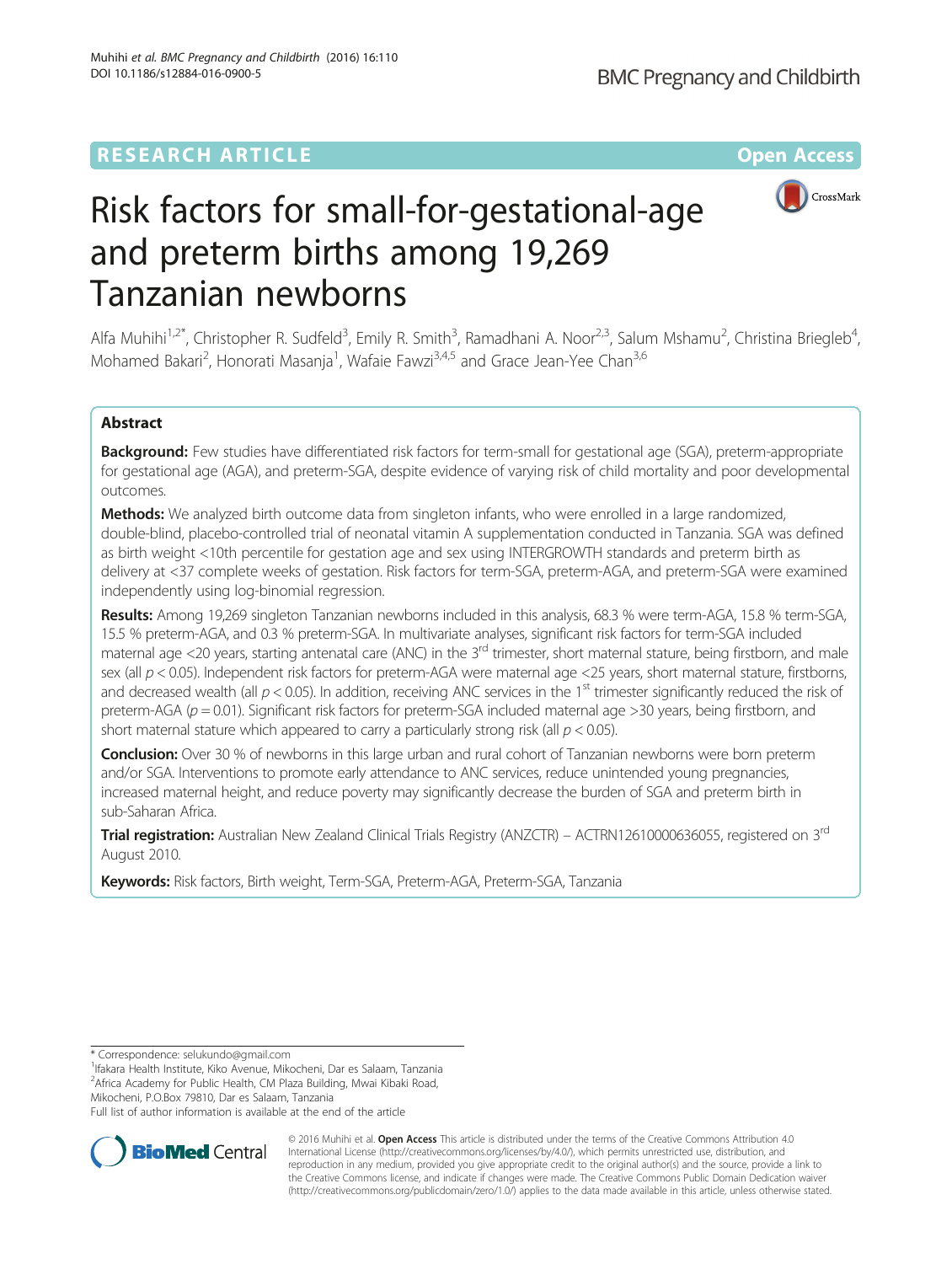# Background

Globally, more than 20 million infants (15.5 % of live births) each year are born low birthweight (LBW) or <2500 g [[1\]](#page-10-0), with the vast majority occurring in low and middle income countries (LMICs) [[2\]](#page-10-0). LBW is due to preterm birth (PTB) and intrauterine fetal growth restriction (IUGR) or a combination of both [\[3](#page-10-0), [4](#page-10-0)]. Small-for-gestational-age (SGA; weight less than  $10^{th}$ percentile for sex and gestational age) is the primary measure for IUGR. It is estimated that of the 135 million babies born in 2010 in LMICs, 21.9 % were term-SGA, 8.1 % were preterm-appropriate for gestational age (AGA) and 2.1 % were preterm-SGA [\[5](#page-10-0)].

Preterm and SGA births are both well documented to increase the risk of morbidity and mortality, and newborns who are both preterm and SGA have the highest risk [\[6, 7](#page-10-0)]. A multi-country analysis of mortality risk in preterm and SGA births from LMICs determined that, compared to babies born term-AGA, the relative risk for neonatal mortality was 2.44 for term-SGA births, 8.05 for preterm-AGA, and 15.4 for preterm-SGA births [\[6\]](#page-10-0). In addition to survival implications, preterm and SGA births have increased risk for malnutrition and life-long complications including impaired neurodevelopment, non-communicable diseases, and psychological or emotional distress [\[8](#page-10-0)–[10\]](#page-10-0).

Despite a significant body of literature that mortality, morbidity, growth and development outcomes vary for preterm and SGA births, few studies have identified risk factors for combinations of preterm and SGA births [[11\]](#page-10-0). In this analysis we sought to differentiate risk factors for term-SGA, preterm-AGA and preterm-SGA births and to our knowledge this is the first study to do so in Sub-Saharan Africa.

# Methods

# Study design and data collection

This study consist of women and singleton infants enrolled in a randomized double-blind, placebo- controlled neonatal vitamin A supplementation trial conducted in Tanzania between August 2010 and March 2013. Trial recruitment and data collection procedures have been presented elsewhere [[12](#page-10-0)]. Briefly, the trial enrolled participants from urban (Dar es Salaam) and rural (Morogoro) settings in Tanzania. In Dar es Salaam, participants were enrolled at antenatal clinics (ANC) and in labor wards of public health facilities in Kinondoni, Ilala, and Temeke districts. In Morogoro, the study recruited within the Health and Demographic Surveillance System (HDSS) of Ifakara Health Institute which covers approximately  $2,400 \text{ km}^2$  and allowed for enrollment of both health facility and home births.

Newborns were eligible for randomization if they were able to feed orally, were born within the past 72 h, were not previously enrolled in other clinical trials, the family intended to stay in the study area for at least six months post-delivery, and the parents provided written informed consent to participate. A total of 32,843 mothers and their newborns were screened for inclusion in the parent trial. A total of 844 (2.6 %) were excluded for the following reasons: 237 (0.7 %) were not age eligible (>72 h since birth), 38 (0.1 %) were not able to feed orally and 569 (1.7 %) did not plan to reside in the study area for the next six months after delivery. A total of 31,999 newborns were randomized in the trial of which 11,895 resided in Dar es Salaam and 20,104 in Morogoro. There were 30,891 singleton births, and 1,108 were of multiple gestation.

Trained study staff administered a baseline questionnaire to mothers in order to collect information on demographic, socioeconomic, and environmental factors as well as date of mother's last menstrual period (LMP). We assessed LMP twice, during pregnancy surveillance and at the time of Vitamin A dosing. All infants had their birthweight measured at the time of dosing (at health facility or home) by study staff using calibrated scales with digital screens. Scale calibration with standard weights and weight standardization for all study staff was completed regularly for quality assurance.

## Statistical analysis

We restricted this analysis to 19,269 (62.4 %) singleton infants who had complete data on birth weight and gestational age. Gestational age was calculated from maternal last normal menstrual period (LMP) report and preterm birth was defined as delivery at <37 completed weeks of gestation. SGA was defined as birth weight <10th percentile for gestational age and sex using INTERGROWTH standards [[13\]](#page-10-0). We combined preterm birth and SGA into four mutually exclusive categories; term appropriate-forgestational age (term-AGA), term small-for-gestational age (term-SGA), preterm appropriate-for-gestational age (preterm-AGA), and preterm small-for-gestational age (preterm-SGA). In sensitivity analyses, we defined preterm as delivery <34 completed weeks of gestation and SGA as  $\langle 3^{rd}$  percentile for gestational age and sex using INTERGROWTH standards.

We then examined demographic, socioeconomic, and environmental risk factors of term-SGA, preterm-AGA, and preterm-SGA as compared to reference term-AGA using log-binomial regression models to obtain risk ratio estimates. Variables assessed in univariate and multivariate analyses included location (Dar es Salaam and Morogoro), maternal age  $($  < 20, 20−25, 25−30, 30−35 and ≥ 35 years), maternal and paternal education (no formal schooling, some primary, completed primary and secondary plus), wealth quintile, trimester of first ANC visit  $(1<sup>st</sup>, 2<sup>nd</sup>, 3<sup>rd</sup>)$ trimester), maternal height (<150, 150.0-154.9, 155.0- 159.9, and ≥160.0 cm), parity (first born,  $2<sup>nd</sup>–4<sup>th</sup>$ , and  $5<sup>th</sup>$ birth or greater), and infant sex. Home versus facility births were only examined in univariate analyses due to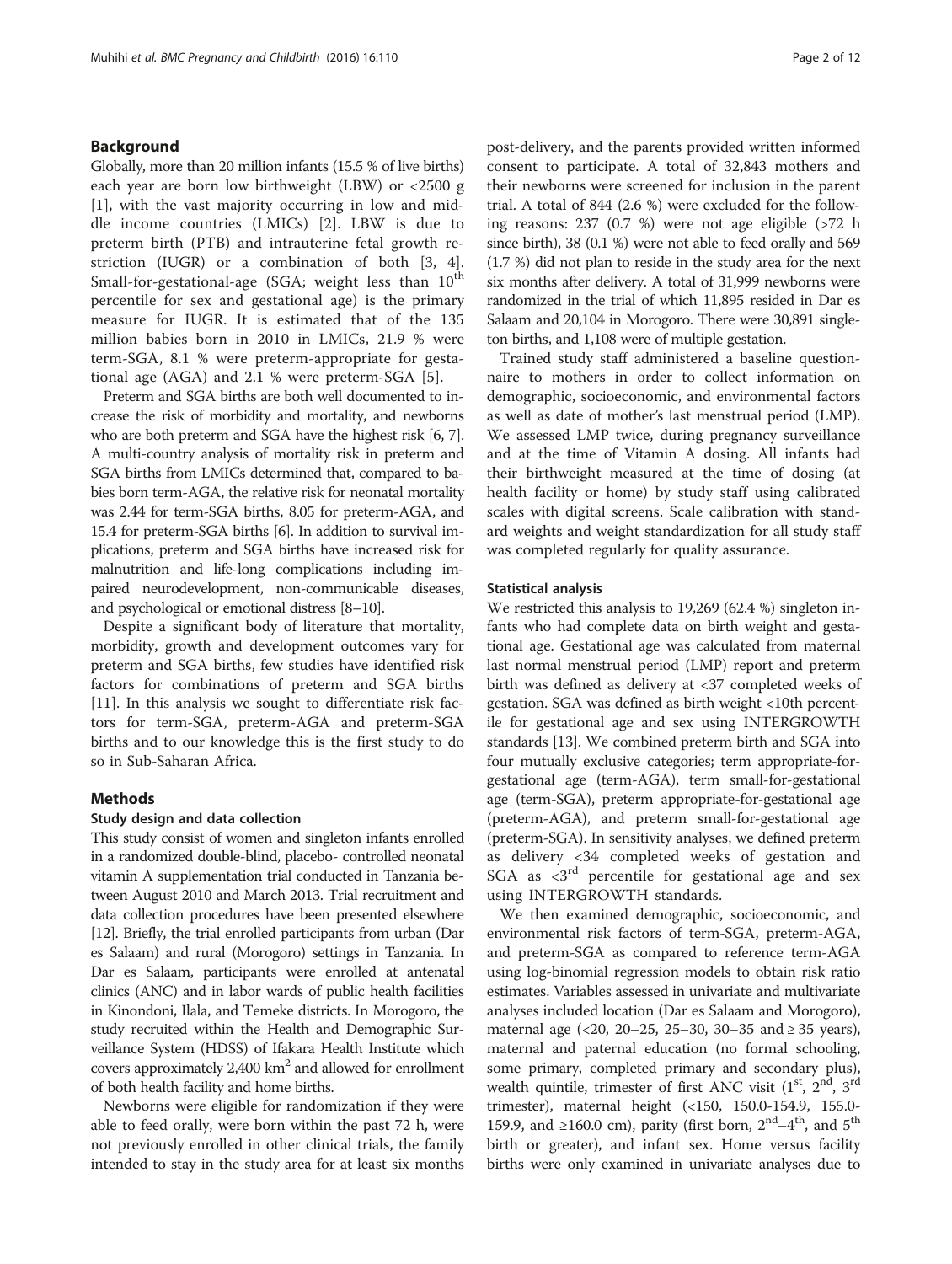issues of causality (preterm births may lead to home births). Wealth index quintile was defined by a principal component analysis of household assets and characteristics (bicycle, radio, mobile phone, television, motorcycle, car, animal ownership, electricity, and roof type) stratified by Dar es Salaam and Morogoro residence. A priori we decided to examine potential effect modification of all predictors by location (Dar es Salaam vs. Morogoro). Effect modification was assessed through use of interaction terms with statistical significance determined by the log-rank test. If statistically significant effect modification by site was determined in the univariate model, the interaction term was automatically included in the multivariate model. Missing data were retained using the missing indicator method. All *p*-values were 2–sided with a  $p < 0.05$  considered statistically significant. Statistical analyses were performed using SAS v 9.4 (SAS Institute Inc., Cary, NC, USA).

## Results

Baseline characteristics of the 19,269 singleton newborns included in the analysis are presented in Table 1. Briefly, 13,166 newborns (68.3 %) were term-AGA, 3,051 (15.8 %) term-SGA, 2,989 (15.5 %) preterm-AGA, and 63 (0.3 %) were preterm-SGA. Further, 633 newborns (3.3 %) were born <34 weeks gestation and 1,494 newborns (7.8 %) were  $\langle 3^{rd}$  percentile for gestational age and sex. The majority of mothers and fathers of newborns in our cohort had at least completed primary school (79.5 and 84.9 % respectively) and most mothers attended their first ANC visit during the second trimester (58.9 %). A total of 1,707 (8.9 %) births took place in the home and there was no difference in mean birthweight for home (mean:  $3085 \pm 460$  g) versus facility births (mean:  $3083 \pm 476$  g) ( $p = 0.87$ ). Baseline characteristics of singleton mothers unable to recall their LMP and who were excluded from the analysis, were similar to singleton mothers who were able to recall their LMP [\(Appendix 1\)](#page-7-0).

In Table [2](#page-3-0) we presented unadjusted risk factors for term-SGA, preterm-AGA, and preterm-SGA as compared to the reference of term-AGA. Significant risk factors for term-SGA include: younger maternal age, small stature, firstborns, and male sex ( $p < 0.05$ ), with no formal paternal and maternal schooling showing slight protective associations in unadjusted analysis ( $p < 0.05$ ). There was significant interaction between wealth quintile and study site in the crude analysis. Poverty (lowest wealth quintile) was a significant risk factor for term-SGA in Dar es Salaam ( $RR = 1.36$ ,  $p < 0.001$ ) but was slightly protective in Morogoro (RR = 0.94,  $p = 0.044$ ) ( $p$ -value for interaction <0.001). Risk factors for preterm-AGA in unadjusted analysis included: younger maternal age, small stature, firstborns, and low maternal and paternal education ( $p < 0.05$ ). We also found that decreased wealth was a significant risk factor for preterm-AGA in

|                                        | Total Population ( $n = 19,269$ ) |
|----------------------------------------|-----------------------------------|
|                                        | Mean (SD) or $n$ (%)              |
| Residency                              |                                   |
| Dar es Salaam region                   | 7,667 (39.8)                      |
| Morogoro region                        | 11,602 (60.2)                     |
| Maternal age (years)                   | $25.8 \pm 5.9$                    |
| Maternal education                     |                                   |
| No formal schooling                    | 1,445(7.5)                        |
| Some primary                           | 1,311(6.8)                        |
| Completed primary                      | 13,294 (69.0)                     |
| Secondary and advanced                 | 2,019 (10.5)                      |
| Paternal education                     |                                   |
| No formal schooling                    | 801 (4.2)                         |
| Some primary                           | 926 (4.8)                         |
| Completed primary                      | 13,148 (68.2)                     |
| Secondary and Advanced                 | 3,209 (16.7)                      |
| Trimester of first ANC visit           |                                   |
| 1 <sup>st</sup> Trimester              | 1,858 (9.6)                       |
| 2 <sup>nd</sup> Trimester              | 11,339 (58.9)                     |
| 3 <sup>rd</sup> Trimester              | 1,630 (23.1)                      |
| Maternal height (cm)                   | $155.3 \pm 5.2$                   |
| Infant Sex                             |                                   |
| Male                                   | 9,963 (51.7)                      |
| Female                                 | 9,306 (48.3)                      |
| Parity                                 |                                   |
| First born                             | 4,621 (24.0)                      |
| 2 <sup>nd</sup> -4 <sup>th</sup> birth | 8,918 (46.3)                      |
| 5 <sup>th</sup> or greater birth       | 1,996 (10.4)                      |
| Homebirths                             | 1,707 (8.9)                       |
| <b>Birth Outcome</b>                   |                                   |
| Term-AGA                               | 13,166 (68.3)                     |
| Term-SGA                               | 3,051 (15.8)                      |
| Preterm-AGA                            | 2,989 (15.5)                      |
| Preterm-SGA                            | 63(0.3)                           |

AGA Appropriate for gestational age, ANC Antenatal clinic, SD Standard deviation, SGA Small for gestational age

both Dar es Salaam and Morogoro (p-values 0.001 and <0.001 respectively), but the magnitude of association was significantly greater for Morogoro newborns (*p*-value for interaction: 0.008). In the unadjusted analysis risk factors for preterm-SGA included: both maternal age less than 25 years and older than 30 years as compared to the 25–30 year reference, being firstborn, and decreased maternal height ( $p < 0.05$ ).

In the multivariate analysis, we identified several important risk factors for term-SGA, preterm-AGA, and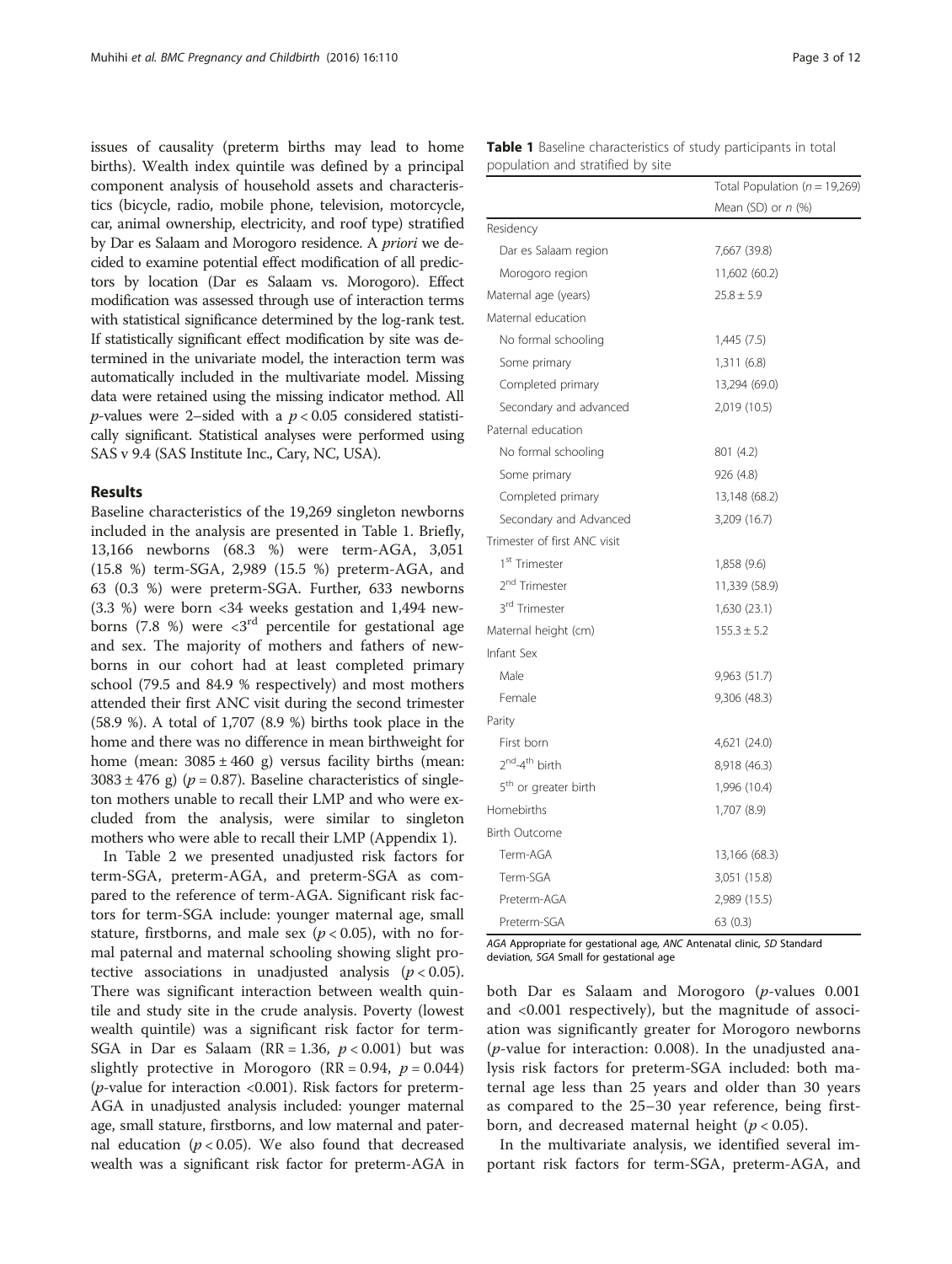| . The completence of the contract of the contract of the contract of the contract of the $\eta$ and<br>Characteristic | Term-AGA            | Term-SGA              |                            |            | Preterm-AGA           |                            |            | Preterm-SGA        |                            |            |
|-----------------------------------------------------------------------------------------------------------------------|---------------------|-----------------------|----------------------------|------------|-----------------------|----------------------------|------------|--------------------|----------------------------|------------|
|                                                                                                                       | %<br>$(n = 13,166)$ | $\%$<br>$(n = 3,051)$ | Unadjusted<br>RR (95 % CI) | $p$ -value | $\%$<br>$(n = 2,989)$ | Unadjusted<br>RR (95 % CI) | $p$ -value | $\%$<br>$(n = 63)$ | Unadjusted<br>RR (95 % CI) | $p$ -value |
| Maternal age                                                                                                          |                     |                       |                            |            |                       |                            |            |                    |                            |            |
| $<$ 20 years                                                                                                          | 12.6                | 21.1                  | 1.69<br>$(1.54 - 1.86)$    | < 0.001    | 16.8                  | 1.37<br>$(1.24 - 1.52)$    | < 0.001    | 12.1               | 2.50<br>$(0.88 - 7.11)$    | 0.172      |
| $20 - 25$ years                                                                                                       | 30.1                | 32.3                  | 1.21<br>$(1.11 - 1.32)$    | < 0.001    | 33.9                  | 1.20<br>$(1.01 - 1.31)$    | < 0.001    | 43.1               | 3.73<br>$(1.61 - 8.61)$    | 0.009      |
| $25 - 30$ years                                                                                                       | 28.4                | 24.2                  | Ref.                       |            | 25.5                  | Ref.                       |            | 12.1               | Ref.                       |            |
| $30-35$ years                                                                                                         | 22.0                | 16.9                  | 0.91<br>$(0.82 - 1.02)$    | 0.094      | 17.7                  | 0.91<br>$(0.82 - 1.01)$    | 0.070      | 24.2               | 3.33<br>$(1.35 - 8.24)$    | 0.007      |
| $\geq$ 35 years                                                                                                       | 6.9                 | 5.6                   | 0.96<br>$(0.82 - 1.12)$    | 0.582      | 6.1                   | 0.99<br>$(0.85 - 1.15)$    | 0.920      | 8.6                | 4.55<br>$(1.74 - 11.94)$   | 0.002      |
| Maternal education                                                                                                    |                     |                       |                            |            |                       |                            |            |                    |                            |            |
| No formal schooling                                                                                                   | 8.1                 | 6.3                   | 0.78<br>$(0.68 - 0.90)$    | < 0.001    | 9.2                   | 1.11<br>$(0.99 - 1.25)$    | 0.073      | 9.1                | 1.22<br>$(0.48 - 3.09)$    | 0.682      |
| Some primary                                                                                                          | 7.1                 | 6.9                   | 0.95<br>$(0.83 - 1.08)$    | 0.448      | 8.5                   | 1.17<br>$(1.04 - 1.32)$    | 0.010      | 7.3                | 1.12<br>$(0.40 - 3.14)$    | 0.828      |
| Completed primary                                                                                                     | 73.2                | 76.6                  | Ref.                       |            | 72.4                  | Ref.                       |            | 67.3               | Ref.                       |            |
| Secondary plus                                                                                                        | 11.6                | 10.2                  | 0.86<br>$(0.77 - 0.96)$    | 0.009      | 10.0                  | 0.89<br>$(0.79 - 1.00)$    | 0.045      | 16.4               | 1.52<br>$(0.74 - 3.15)$    | 0.255      |
| Paternal education                                                                                                    |                     |                       |                            |            |                       |                            |            |                    |                            |            |
| No formal schooling                                                                                                   | 4.4                 | 3.4                   | 0.78<br>$(0.64 - 0.94)$    | 0.009      | 5.8                   | 1.23<br>$(1.06 - 1.41)$    | 0.005      | 1.8                | 0.42<br>$(0.06 - 3.07)$    | 0.394      |
| Some primary                                                                                                          | 4.9                 | 5.1                   | 1.00<br>$(0.86 - 1.16)$    | 0.986      | 6.1                   | 1.16<br>$(1.01 - 1.34)$    | 0.029      | 5.5                | 1.13<br>$(0.35 - 3.64)$    | 0.840      |
| Completed primary                                                                                                     | 72.1                | 74.8                  | Ref.                       |            | 73.2                  | Ref.                       |            | 70.9               | Ref.                       |            |
| Secondary plus                                                                                                        | 18.6                | 16.7                  | 0.89<br>$(0.82 - 0.98)$    | 0.012      | 15.0                  | 0.83<br>$(0.75 - 0.91)$    | < 0.001    | 21.8               | 1.19<br>$(0.62 - 2.28)$    | 0.591      |
| Dar es Salaam wealth<br>quintile                                                                                      |                     |                       |                            |            |                       |                            |            |                    |                            |            |
| Q1 (Poorest)                                                                                                          | 15.9                | 16.3                  | 1.36<br>$(1.08 - 1.72)$    |            | 15.9                  | 1.35<br>$(1.12 - 1.64)$    |            | 28.6               | 3.02<br>$(0.61 - 14.92)$   |            |
| Q2                                                                                                                    | 20.7                | 26.2                  | 1.44<br>$(1.16 - 1.79)$    |            | 20.7                  | 1.21<br>$(1.01 - 1.45)$    |            | 28.6               | 2.03<br>$(0.41 - 10.01)$   |            |
| Q3                                                                                                                    | 14.9                | 17.2                  | 1.27<br>$(1.01 - 1.60)$    |            | 14.9                  | 1.16<br>$(0.95 - 1.40)$    |            | 4.8                | 0.44<br>$(0.04 - 4.87)$    |            |
| Q4                                                                                                                    | 25.6                | 28.8                  | 1.18<br>$(0.95 - 1.46)$    |            | 25.6                  | 1.10<br>$(0.92 - 1.31)$    |            | 28.6               | 1.45<br>$(0.29 - 7.15)$    |            |
| Q5 (Richest)                                                                                                          | 11.1                | 11.5                  | Ref.                       | $< 0.001*$ | 16.8                  | Ref.                       | $0.001*$   | 9.5                | Ref.                       | $0.464*$   |
| Morogoro wealth quintile                                                                                              |                     |                       |                            |            |                       |                            |            |                    |                            |            |
| Q1 (Poorest)                                                                                                          | 16.4                | 16.7                  | 0.94<br>$(0.83 - 1.07)$    |            | 22.2                  | 1.72<br>$(1.49 - 1.99)$    |            | 14.7               | 0.95<br>$(0.30 - 2.99)$    |            |
| Q2                                                                                                                    | 21.3                | 19.2                  | 0.86<br>$(0.76 - 0.97)$    |            | 26.7                  | 1.62<br>$(1.41 - 1.87)$    |            | 17.7               | 0.88<br>$(0.30 - 2.62)$    |            |
| Q3                                                                                                                    | 17.2                | 18.4                  | 0.98<br>$(0.87 - 1.11)$    |            | 13.8                  | 1.12<br>$(0.95 - 1.32)$    |            | 11.8               | 0.73<br>$(0.21 - 2.48)$    |            |
| Q4                                                                                                                    | 20.1                | 21.7                  | 0.99<br>$(0.88 - 1.11)$    |            | 19.2                  | 1.30<br>$(1.12 - 1.51)$    |            | 35.2               | 1.86<br>$(0.73 - 4.72)$    |            |
| Q5 (Richest)                                                                                                          | 21.9                | 24.0                  | Ref.                       | $0.044*$   | 15.3                  | Ref.                       | $< 0.001*$ | 20.6               | Ref.                       | $0.544*$   |

<span id="page-3-0"></span>Table 2 Unadjusted predictors of term-SGA, preterm-AGA, and preterm-SGA as compared to term-AGA reference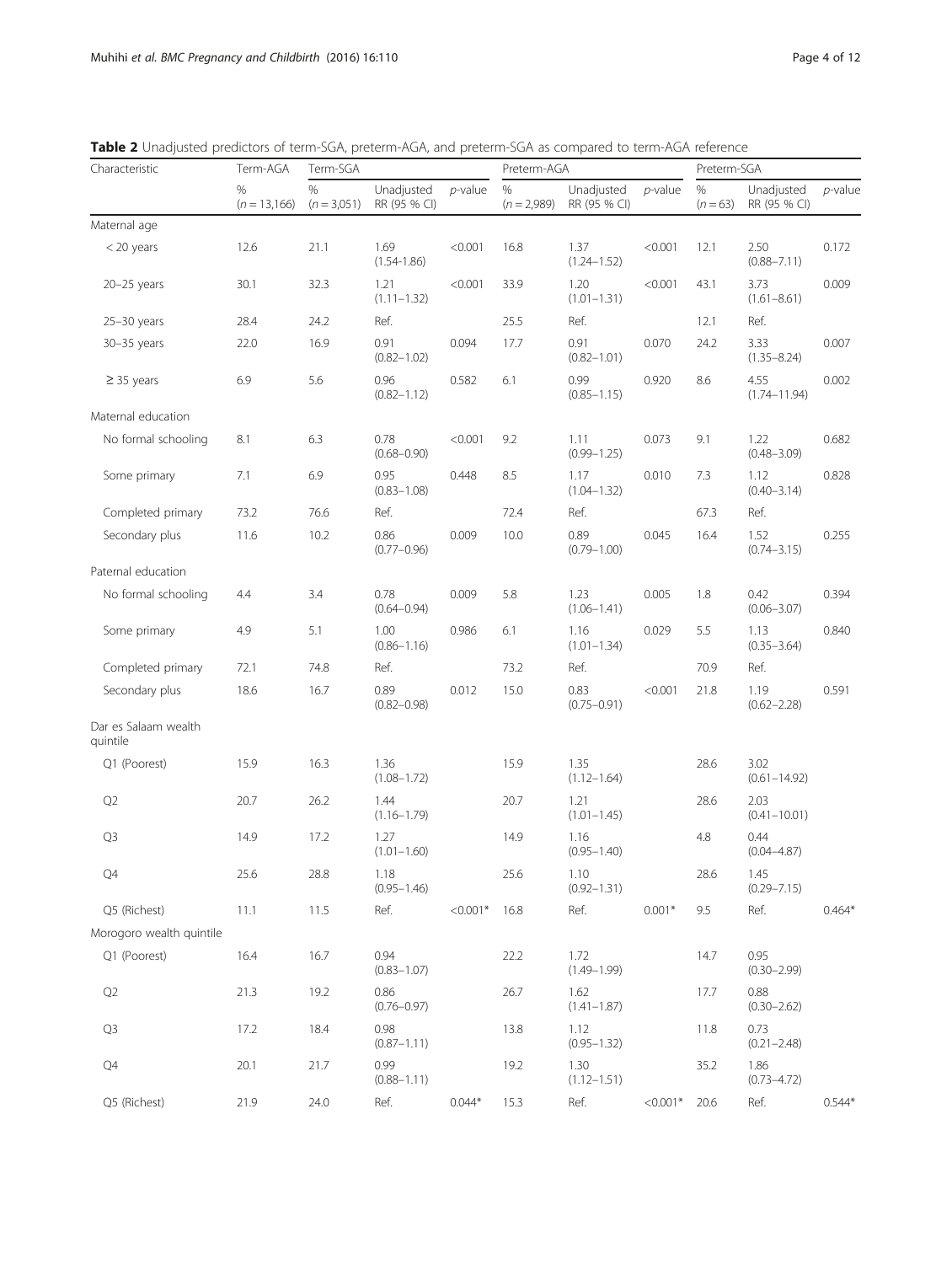| Trimester of first ANC visit |      |      |                         |            |      |                         |            |      |                          |         |
|------------------------------|------|------|-------------------------|------------|------|-------------------------|------------|------|--------------------------|---------|
| 1 <sup>st</sup> Trimester    | 12.9 | 11.9 | 0.96<br>$(0.86 - 1.08)$ | 0.513      | 11.4 | 0.90<br>$(0.80 - 1.01)$ | 0.074      | 16.0 | 1.40<br>$(0.65 - 3.01)$  | 0.393   |
| 2 <sup>nd</sup> Trimester    | 76.5 | 76.0 | Ref.                    |            | 77.3 | Ref.                    |            | 68.0 | Ref.                     |         |
| 3 <sup>rd</sup> Trimester    | 10.7 | 12.2 | 1.09<br>$(0.98 - 1.22)$ | 0.125      | 11.3 | 1.03<br>$(0.92 - 1.16)$ | 0.567      | 16.0 | 1.68<br>$(0.78 - 3.61)$  | 0.187   |
| Maternal height              |      |      |                         |            |      |                         |            |      |                          |         |
| $<$ 150 cm                   | 7.7  | 12.7 | 1.90<br>$(1.57 - 2.31)$ |            | 9.9  | 1.48<br>$(1.20 - 1.83)$ |            | 23.3 | 6.36<br>$(1.65 - 24.46)$ |         |
| 150.0-154.9 cm               | 33.1 | 33.5 | 1.31<br>$(1.11 - 1.54)$ |            | 36.8 | 1.33<br>$(1.13 - 1.55)$ |            | 36.7 | 2.35<br>$(0.66 - 8.41)$  |         |
| 155.0-159.9 cm               | 37.9 | 38.2 | 1.31<br>$(1.11 - 1.53)$ |            | 36.5 | 1.18<br>$(1.01 - 1.39)$ |            | 30.0 | 1.69<br>$(0.46 - 6.21)$  |         |
| $\geq$ 160.0 cm              | 21.3 | 15.6 | Ref.                    | $< 0.001*$ | 16.8 | Ref.                    | $< 0.001*$ | 10.0 | Ref.                     | 0.011   |
| Parity                       |      |      |                         |            |      |                         |            |      |                          |         |
| First born                   | 26.2 | 42.5 | 1.71<br>$(1.59 - 1.84)$ | < 0.001    | 31.9 | 1.25<br>$(1.16 - 1.34)$ | < 0.001    | 49.1 | 2.53<br>$(1.51 - 4.22)$  | < 0.001 |
| $2nd - 4th$ birth            | 59.8 | 49.0 | Ref.                    |            | 55.9 | Ref.                    |            | 43.4 | Ref.                     |         |
| 5 <sup>th</sup> or greater   | 14.0 | 8.6  | 0.78<br>$(0.68 - 0.89)$ | < 0.001    | 12.2 | 0.95<br>$(0.85 - 1.06)$ | 0.386      | 7.6  | 0.73<br>$(0.26 - 2.06)$  | 0.553   |
| Infant sex                   |      |      |                         |            |      |                         |            |      |                          |         |
| Male                         | 51.0 | 54.0 | 1.10<br>$(1.03 - 1.17)$ | 0.004      | 52.4 | 1.05<br>$(0.98 - 1.12)$ | 0.168      | 50.8 | 0.99<br>$(0.61 - 1.62)$  | 0.971   |
| Female                       | 49.0 | 46.0 | Ref.                    |            | 47.6 | Ref.                    |            | 49.2 | Ref.                     |         |
| Place of birth               |      |      |                         |            |      |                         |            |      |                          |         |
| Home                         | 8.5  | 7.4  | 0.89<br>$(0.79 - 1.01)$ | 0.06       | 11.8 | 1.34<br>$(1.22 - 1.48)$ | < 0.001    | 12.7 | 1.56<br>$(0.75 - 3.27)$  | 0.236   |
| Facility                     | 91.5 | 92.6 | Ref.                    |            | 88.2 | Ref.                    |            | 87.3 | Ref.                     |         |

Table 2 Unadjusted predictors of term-SGA, preterm-AGA, and preterm-SGA as compared to term-AGA reference (Continued)

\*p-value for trend

AGA Appropriate for gestational age, ANC Antenatal clinic, CI Confidence interval, SGA Small for gestational age, RR Relative risk

preterm-SGA as compared to the term-AGA reference (Table [3\)](#page-5-0). Significant, independent risk factors for term-SGA include: maternal age <20 years ( $p = 0.002$ ), late ANC first visit in  $3<sup>rd</sup>$  trimester as compared to  $2<sup>nd</sup>$  trimester ( $p = 0.025$ ), decreased maternal stature under 160 cm ( $p < 0.001$ ), being firstborn ( $p < 0.001$ ), and male sex ( $p = 0.007$ ). Significant protective factors for term-SGA included maternal secondary education  $(p = 0.018)$ and no formal paternal schooling  $(p = 0.028)$ . For preterm-AGA, significant risk factors included: maternal age <25 years, decreased maternal stature  $(p < 0.001)$ , and being firstborn ( $p = 0.003$ ). In addition, attending ANC for the first time in the first trimester as compared to second trimester ( $p = 0.009$ ) and paternal secondary education were associated with significantly reduced risk of preterm-AGA. Decreased wealth was a significant risk factor for preterm-AGA in Morogoro  $(p < 0.001)$  and the results indicated a similar, but smaller in magnitude and not statistically significant trend in Dar es Salaam  $(p = 0.076)$  (*p*-value for interaction: 0.024). For preterm-SGA, significant independent risk factors included maternal age >30 years, firstborns, and decreased maternal height ( $p = 0.042$ ). Figure [1](#page-6-0) illustrates the magnitude of risk of term-SGA, preterm-AGA, and preterm-SGA for maternal height. Women with short stature have an increased risk of all three adverse pregnancy outcomes.

Sensitivity analyses utilizing a preterm definition of  $<34$  weeks and SGA as defined by  $<3^{rd}$  percentile are presented in [Appendix 2](#page-8-0): Table 5 and [Appendix 3](#page-9-0): Table 6. We were unable to present risk factors for preterm-SGA in sensitivity analyses utilizing these more extreme definitions due to the small number of infants in this category  $(n = 2)$ . Young maternal age, late ANC, short maternal stature, starting ANC in 3rd trimester, and firstborns remained significant risk factors for term-SGA ( $\langle 3^{rd}$  percentile) and were of similar magnitude [\(Appendix 2:](#page-8-0) Table 5). In addition, maternal secondary education was significantly associated with reduced risk of term-SGA  $\left\langle \right\rangle^{\text{rd}}$  percentile). As for preterm (<34 weeks) –SGA, young maternal age and decreased wealth in Morogoro region remained significant predictors [\(Appendix 3](#page-9-0): Table 6). In addition,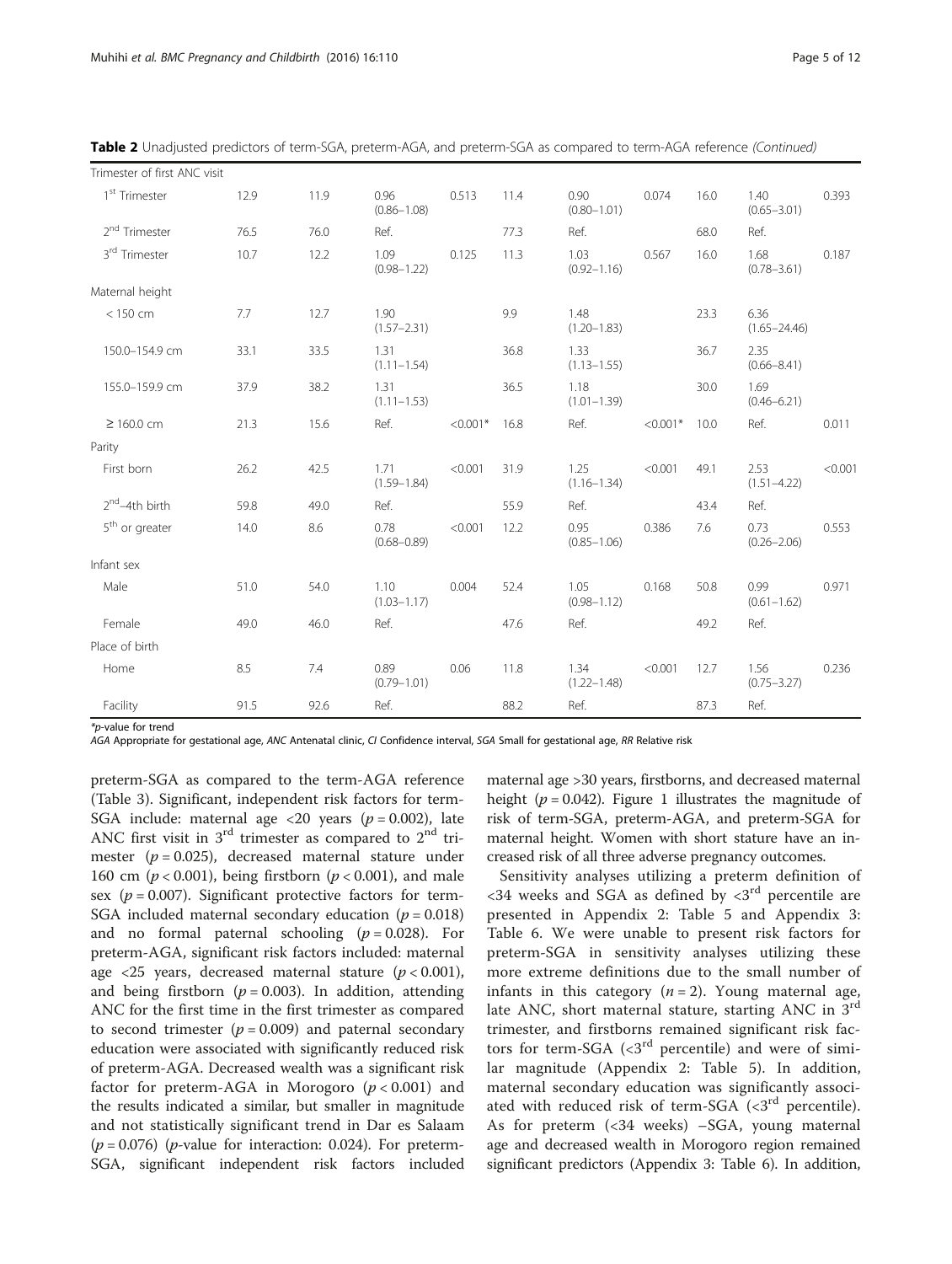<span id="page-5-0"></span>

| Characteristic                | Term-SGA               |            | Preterm-AGA            |            | Preterm-SGA            |            |
|-------------------------------|------------------------|------------|------------------------|------------|------------------------|------------|
|                               | Adjusted RR (95 % CI)  | $p$ -value | Adjusted RR (95 % CI)  | $p$ -value | Adjusted RR (95 % CI)  | $p$ -value |
| Maternal age                  |                        |            |                        |            |                        |            |
| $<$ 20 years                  | $1.19(1.06 - 1.32)$    | 0.002      | $1.24(1.10-1.39)$      | < 0.001    | $0.90(0.29 - 2.80)$    | 0.860      |
| $20 - 25$ years               | $1.07(0.98 - 1.17)$    | 0.135      | $1.16(1.06 - 1.27)$    | 0.001      | 2.22 (0.93-5.29)       | 0.072      |
| $25-30$ years                 | Ref.                   |            | Ref.                   |            | Ref.                   |            |
| $30-35$ years                 | $0.98(0.89 - 1.09)$    | 0.769      | $0.93(0.83 - 1.03)$    | 0.150      | 3.33 (1.33-8.35)       | 0.010      |
| $\geq$ 35 years               | $1.09(0.93 - 1.28)$    | 0.292      | $1.00(0.86 - 1.18)$    | 0.954      | 4.66 (1.39-15.67)      | 0.013      |
| Maternal education            |                        |            |                        |            |                        |            |
| No formal schooling           | $0.88$ $(0.76 - 1.02)$ | 0.091      | $1.03(0.91 - 1.17)$    | 0.651      | $1.64(0.61 - 4.41)$    | 0.327      |
| Some primary                  | $1.01(0.88 - 1.15)$    | 0.913      | $1.11(0.98 - 1.26)$    | 0.108      | 1.38 (0.47-4.05)       | 0.559      |
| Completed primary             | Ref.                   |            | Ref.                   |            | Ref.                   |            |
| Secondary plus                | $0.87$ (0.77-0.98)     | 0.018      | $0.95(0.84 - 1.07)$    | 0.387      | 1.33 (0.58-3.01)       | 0.499      |
| Paternal education            |                        |            |                        |            |                        |            |
| No formal schooling           | $0.80$ $(0.66 - 0.98)$ | 0.028      | $1.08(0.93 - 1.26)$    | 0.319      | $0.39(0.05 - 3.06)$    | 0.374      |
| Some primary                  | $0.98(0.84 - 1.14)$    | 0.799      | $1.07(0.93 - 1.24)$    | 0.334      | 1.15 (0.34-3.87)       | 0.826      |
| Completed primary             | Ref.                   |            | Ref.                   |            | Ref.                   |            |
| Secondary plus                | $0.98(0.89 - 1.08)$    | 0.689      | $0.85(0.77-0.95)$      | 0.004      | $1.21(0.57 - 2.55)$    | 0.625      |
| Dar es Salaam wealth quintile |                        |            |                        |            |                        |            |
| Q1 (Poorest)                  | $1.26(1.00-1.60)$      |            | $1.21(1.00-1.46)$      |            | 3.00 (0.59-15.27)      |            |
| Q2                            | $1.34(1.08-1.67)$      |            | $1.10(0.92 - 1.32)$    |            | $2.06(0.41 - 10.39)$   |            |
| Q <sub>3</sub>                | $1.18(0.94 - 1.49)$    |            | $1.08(0.89 - 1.31)$    |            | $0.43$ $(0.04 - 4.73)$ |            |
| Q4                            | $1.15(0.93 - 1.42)$    |            | $1.08(0.90 - 1.29)$    |            | 1.40 (0.28-6.97)       |            |
| Q5 (Richest)                  | Ref.                   | $0.057*$   | Ref.                   | $0.076*$   | Ref.                   | $0.827*$   |
| Morogoro wealth quintile      |                        |            |                        |            |                        |            |
| Q1 (Poorest)                  | $1.00(0.90 - 1.12)$    |            | 1.49 (1.32-1.68)       |            | $1.67(0.67 - 4.25)$    |            |
| Q2                            | $0.95(0.86 - 1.06)$    |            | 1.39 (1.24–1.56)       |            | 1.34 (0.54-3.29)       |            |
| Q <sub>3</sub>                | $1.00(0.90 - 1.11)$    |            | $1.13(1.00-1.28)$      |            | $0.66$ $(0.22 - 1.99)$ |            |
| Q4                            | $0.95(0.86 - 1.05)$    |            | $1.23(1.09-1.37)$      |            | $1.64(0.73 - 3.67)$    |            |
| Q5 (Richest)                  | Ref.                   | $0.432*$   | Ref.                   | $< 0.001*$ | Ref.                   | $0.842*$   |
| Trimester of first ANC visit  |                        |            |                        |            |                        |            |
| 1 <sup>st</sup> Trimester     | $0.98(0.88 - 1.09)$    | 0.712      | $0.86$ $(0.76 - 0.96)$ | 0.009      | $1.33(0.61 - 2.89)$    | 0.475      |
| 2 <sup>nd</sup> Trimester     | Ref.                   |            | Ref.                   |            | Ref.                   |            |
| 3 <sup>rd</sup> Trimester     | $1.13(1.02 - 1.26)$    | 0.025      | $1.06(0.94 - 1.19)$    | 0.323      | 1.83 (0.84-9.98)       | 0.127      |
| Maternal height               |                        |            |                        |            |                        |            |
| $<$ 150 cm                    | $1.60(1.33 - 1.94)$    |            | 1.34 (1.09-1.66)       |            | 5.92 (1.50-23.30)      |            |
| 150.0-154.9 cm                | $1.24(1.06 - 1.46)$    |            | $1.22(1.04 - 1.43)$    |            | 2.58 (0.72-9.32)       |            |
| 155.0-159.9 cm                | $1.17(1.00 - 1.37)$    |            | $1.13(0.97 - 1.33)$    |            | $1.64(0.44 - 6.08)$    |            |
| $≥ 160.0$ cm                  | Ref.                   | $< 0.001*$ | Ref.                   | $< 0.001*$ | Ref.                   | 0.042      |
| Parity                        |                        |            |                        |            |                        |            |
| First born                    | $1.56(1.42 - 1.70)$    | < 0.001    | $1.15(1.05 - 1.26)$    | 0.003      | 3.21 (1.63–6.33)       | 0.001      |
| $2nd - 4th$ birth             | Ref.                   |            | Ref.                   |            | Ref.                   |            |
| 5 <sup>th</sup> or greater    | $0.75(0.64 - 0.86)$    | < 0.001    | $0.99(0.87 - 1.12)$    | 0.869      | $0.45(0.14 - 1.42)$    | 0.174      |
| Infant sex                    |                        |            |                        |            |                        |            |

 $\overline{\phi}$ -value for trend

AGA Appropriate for gestational age, ANC Antenatal clinic, CI Confidence interval, SGA Small for gestational age, RR Relative risk

Female Ref. Ref. Ref.

Male 1.09 (1.02–1.16) 0.007 1.05 (0.98–1.12) 0.134 1.02 (0.62–1.67) 0.947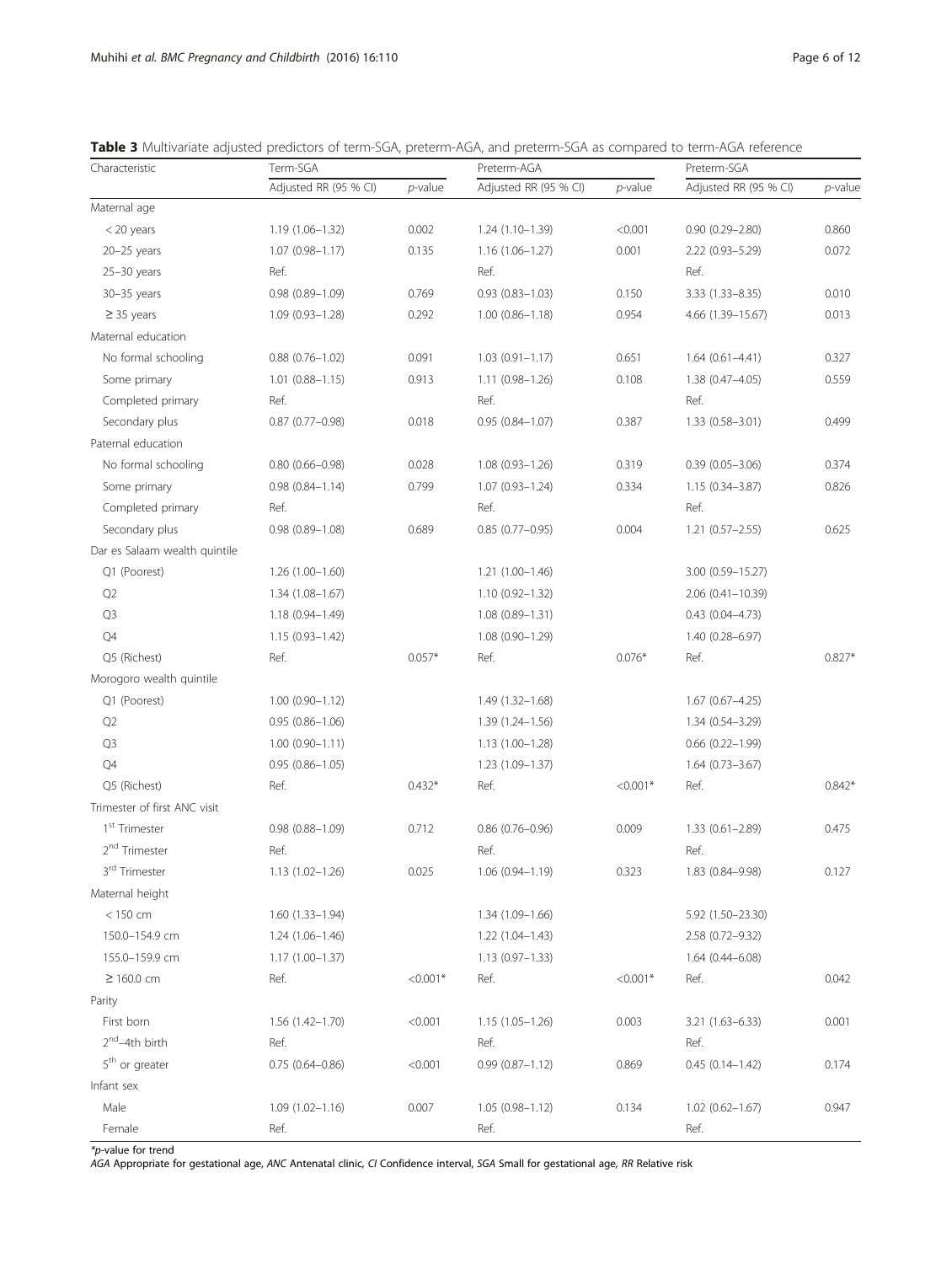<span id="page-6-0"></span>

decreased wealth in Dar es Salaam approached statistical significance as a predictor of preterm  $\left( < 34 \text{ weeks} \right)$  –SGA.

# **Discussion**

In this analysis we found both common and distinct risk factors for term-SGA, preterm-AGA, and preterm-SGA births. Short maternal stature and being firstborn were significant risk factors for all three pregnancy outcomes. Young maternal age was a risk factor for both term-SGA and preterm-AGA, while advanced maternal age over 30 years was associated with increased risk for preterm-SGA. Additional risk factors for term-SGA were starting ANC late in the third trimester of pregnancy and male sex. Poor socioeconomic status for women residing in the rural setting increased the risk for preterm-AGA, while starting ANC early in the first trimester of pregnancy was protective.

We determined that young maternal age was associated with an increased risk of term-SGA and preterm-AGA, whereas maternal age >30 years was associated with increased risk of preterm-SGA. A similar pattern was also seen in a study differentiating risks of preterm and SGA births in Nepal, but results were not statistically significant [\[14](#page-10-0)]. The leading biological mechanisms to explain the high risk of adverse birth outcomes of young mothers include maternalfetal competition for nutrients or incomplete physical maturation which might contribute to adverse neonatal outcomes [[15\]](#page-10-0). As for the relationship of maternal age above 30 years, older women have increased risk for congenital abnormalities and pregnancy comorbidities including hypertension and gestational diabetes which can increase the risk of preterm and SGA [[16, 17\]](#page-10-0). Family planning interventions to prevent unintended early pregnancies may reduce the risk of preterm-AGA and term-SGA births and their consequences, while access to essential newborn care is critical for pregnant women of advanced maternal age due to risk of preterm-SGA births, which carry the highest risk of mortality.

Consistent with other studies which examined the association of maternal anthropometry with pregnancy outcomes [[18](#page-10-0), [19\]](#page-10-0), we found that short maternal stature, an indicator of chronic malnutrition, was independently associated with increased risk for term-SGA, preterm-AGA and preterm-SGA. The association of short maternal stature and adverse pregnancy outcomes is likely to be due to a combination of increased risk of cephalo-pelvic disproportion and an indicator of poor supply of nutrients to the fetus due to maternal malnutrition [[20](#page-10-0), [21](#page-11-0)]. Our results also confirm the association between short maternal stature and pregnancy outcomes appears to be stronger for SGA as compared to PTB [[22\]](#page-11-0).

Being firstborn was associated with risk of all combinations of preterm and SGA birth outcomes. This finding matches with findings from rural Nepal and a meta-analysis examining parity and maternal age as risk factors for PTB and SGA [[11, 14\]](#page-10-0). From the metaanalysis, it was suggested that the association with PTB was largely driven by young maternal age and/or its interaction with null parity. Starting ANC late in the third trimester of pregnancy was associated with increased risk for term-SGA as compared to the second trimester, while starting ANC early in the first trimester of pregnancy reduced risk of preterm-AGA. The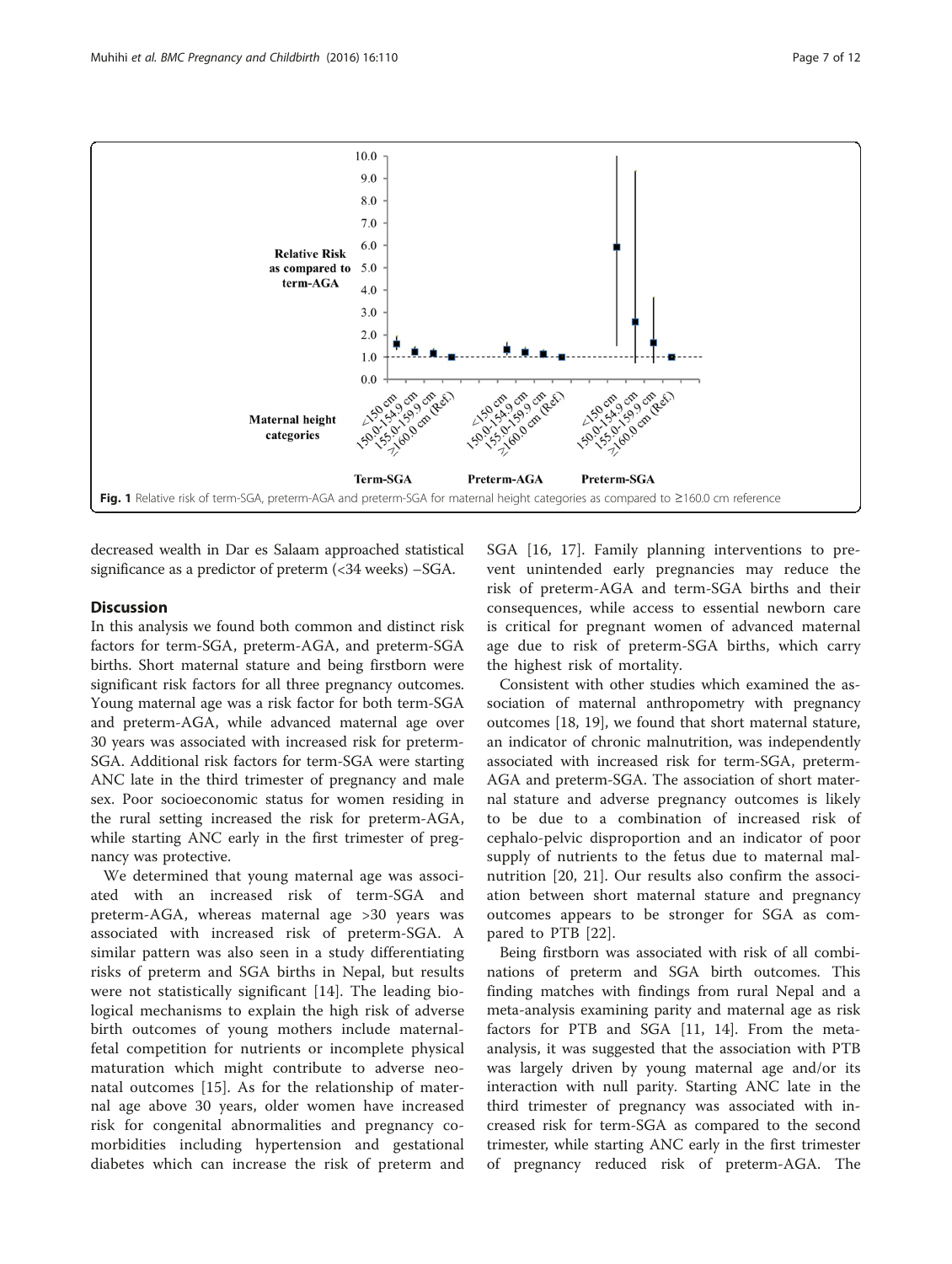<span id="page-7-0"></span>mechanism leading to this association may be a combination of early detection and management of pregnancy related health conditions and increased duration of standard pregnancy interventions like iron and folic acid supplementation and sulphadoxine pyrimethamine (SP) for prevention of malaria in pregnancy [\[23](#page-11-0)].

There are few limitations to our analysis. First, exclusion of newborns that were unable to feed orally in the parent trial may have underestimated the burden of PTB and SGA, as well as biased associations determined in this paper. Nevertheless, only 38 infants were excluded from the trial due to inability to feed orally, which is likely to have a negligible effect on our estimates based on 19,269 births. In addition, we were limited by data collected in the primary neonatal vitamin A supplementation trial and did not have information to evaluate or control for other known risk factors for adverse birth outcomes including: pre-pregnancy BMI, weight gain during pregnancy, history of chronic diseases like hypertension and diabetes, birth intervals, and previous history of PTB and SGA [\[24](#page-11-0), [25\]](#page-11-0). Lastly, preterm and SGA were defined using maternal report of LMP, which likely lead to some misclassification. Nevertheless, errors in maternal report of LMP are likely not systematically related to both birth outcomes and risk factors of interest which would lead to underestimation of the associations of interest.

# Conclusion

This study identified common and unique risk factors for term-SGA, preterm-AGA and preterm-SGA ranging from anthropometric, economic, demographic and behavioral factors. Some of the risk factors like late ANC attendance, young maternal age at conception, short maternal stature, and poverty are potentially modifiable, and provide an opportunity to improve birth outcomes. In addition, due to high burden of preterm and SGA births in both urban and rural settings in Tanzania, it is vital to advocate for universal access to essential newborn care within the country and similar settings. Overall, targeted combinations of prevention and treatment interventions during pregnancy may decrease the burden of preterm and SGA births and provide substantial reductions in child mortality, morbidity, growth and developmental delay in resource-limited settings.

# Ethics approval and consent to participate

The study protocol was approved by the Institutional Review Boards of the Harvard T.H. Chan School of Public Health, Ifakara Health Institute, Medical Research Coordinating Council of Tanzania, and by the WHO Ethical Review Committee. Individual informed consent

was sought from at least one parent of every infant who was enrolled in the trial.

## Consent for publication

Not applicable.

# Availability of data and materials

Please contact Professor Wafaie Fawzi (mina@hsph.harvard. edu) or Dr. Honorati Masanja (hmasanja@ihi.or.tz) for data requests.

# Appendix 1

| Table 4 Comparison of baseline characteristics of singleton trial |
|-------------------------------------------------------------------|
| participants who were able to recall LMP versus those who         |
| were not able to recall LMP                                       |

|                                  | Able to Recall LMP<br>$(n = 19,269)$ | Unable to recall LMP<br>$(n = 11,622)$ |
|----------------------------------|--------------------------------------|----------------------------------------|
| Maternal age (years)             | $25.8 \pm 5.9$                       | $26.0 \pm 5.9$                         |
| Maternal education               |                                      |                                        |
| No formal schooling              | 1,445(7.5)                           | 1,111(9.6)                             |
| Some primary                     | 1,311(6.8)                           | 920 (7.9)                              |
| Completed primary                | 13,294 (69.0)                        | 8,054 (69.3)                           |
| Secondary and advanced           | 2,019 (10.5)                         | 882 (7.6)                              |
| Paternal education               |                                      |                                        |
| No formal schooling              | 801 (4.2)                            | 607 (5.2)                              |
| Some primary                     | 926 (4.8)                            | 787 (6.8)                              |
| Completed primary                | 13,148 (68.2)                        | 8,149 (70.1)                           |
| Secondary and Advanced           | 3,209 (16.7)                         | 1,446 (12.4)                           |
| Wealth quintile                  |                                      |                                        |
| Q1 (Poorest)                     | 3,073 (16.0)                         | 2,451 (21.1)                           |
| Ο2                               | 4,085 (21.2)                         | 2,582 (22.2)                           |
| Q3                               | 3,124 (16.2)                         | 1,807 (15.6)                           |
| Q4                               | 4,440 (23.0)                         | 2,301 (19.8)                           |
| Q5 (Richest)                     | 3,432 (17.8)                         | 1,631 (14.0)                           |
| Trimester of first ANC visit     |                                      |                                        |
| 1 <sup>st</sup> Trimester        | 1,858 (9.6)                          | 817 (7.0)                              |
| 2 <sup>nd</sup> Trimester        | 11,339 (58.9)                        | 7,730 (66.5)                           |
| 3 <sup>rd</sup> Trimester        | 1,630(23.1)                          | 1,186 (10.2)                           |
| Maternal height (cm)             | $155.3 \pm 5.2$                      | $155.7 \pm 4.5$                        |
| Infant Sex                       |                                      |                                        |
| Female                           | 9,306 (48.3)                         | 5,390 (46.4)                           |
| Male                             | 9,963 (51.7)                         | 6,232 (53.6)                           |
| Parity                           |                                      |                                        |
| First born                       | 4,621 (24.0)                         | 2,953 (25.4)                           |
| $2^{nd}$ -4 <sup>th</sup> birth  | 8,918 (46.3)                         | 5,287 (45.4)                           |
| 5 <sup>th</sup> or greater birth | 1,996 (10.4)                         | 1,618 (13.9)                           |

ANC Antenatal clinic, LMP Last Menstrual period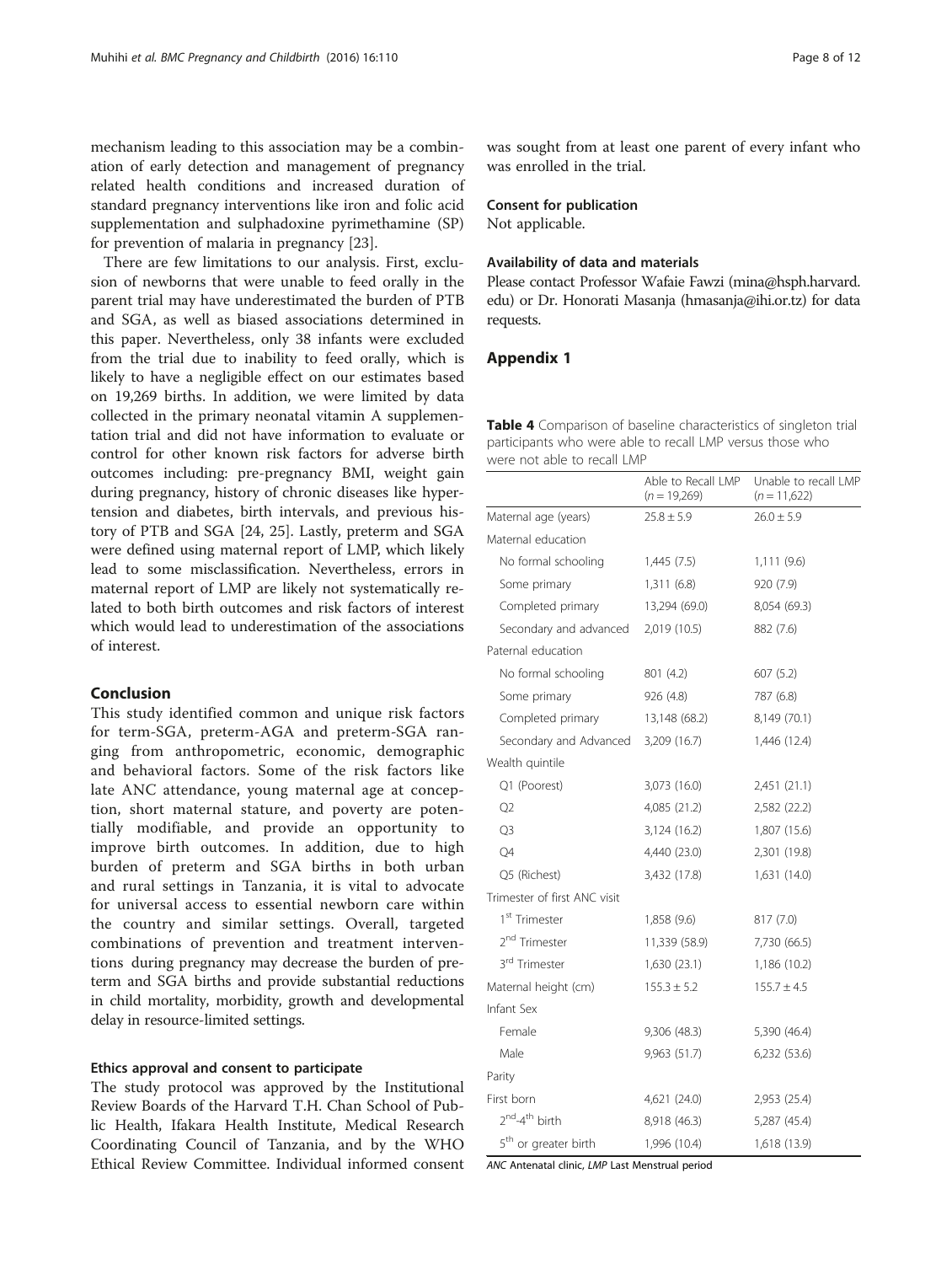# <span id="page-8-0"></span>Appendix 2

|                               | Term-AGA (>3 %)      | Term ( $\geq$ 37 weeks) -SGA (< $3^{rd}$ percentile) |                             |            |                                       |            |  |  |
|-------------------------------|----------------------|------------------------------------------------------|-----------------------------|------------|---------------------------------------|------------|--|--|
| Characteristic                | %<br>$(n = 14, 738)$ | %<br>$(n = 1,479)$                                   | Unadjusted RR<br>$(95%$ CI) | $p$ -value | Multivariate adjusted<br>RR (95 % CI) | $p$ -value |  |  |
| Maternal age                  |                      |                                                      |                             |            |                                       |            |  |  |
| $<$ 20 years                  | 13.4                 | 21.7                                                 | 1.78 (1.54-2.05)            | < 0.001    | $1.21(1.02 - 1.43)$                   | 0.027      |  |  |
| $20-25$ years                 | 30.3                 | 32.9                                                 | $1.25(1.09-1.43)$           | < 0.001    | $1.07(0.94 - 1.23)$                   | 0.304      |  |  |
| $25-30$ years                 | 28.0                 | 23.8                                                 | Ref.                        |            | Ref.                                  |            |  |  |
| $30-35$ years                 | 21.5                 | 17.1                                                 | $0.94(0.80 - 1.10)$         | 0.428      | $1.00(0.85 - 1.17)$                   | 0.979      |  |  |
| $\geq$ 35 years               | 6.8                  | 4.4                                                  | $0.78$ $(0.60 - 1.00)$      | 0.054      | $0.86$ $(0.65 - 1.13)$                | 0.270      |  |  |
| Maternal education            |                      |                                                      |                             |            |                                       |            |  |  |
| No formal schooling           | 8.0                  | 5.5                                                  | $0.68$ $(0.54 - 0.85)$      | 0.001      | $0.78$ $(0.62 - 0.99)$                | 0.042      |  |  |
| Some primary                  | $7.0\,$              | 7.1                                                  | $0.97(0.80 - 1.18)$         | 0.787      | $1.09(0.89 - 1.33)$                   | 0.406      |  |  |
| Completed primary             | 73.5                 | 77.1                                                 | Ref.                        |            | Ref.                                  |            |  |  |
| Secondary plus                | 11.5                 | 10.3                                                 | $0.87$ $(0.74 - 1.03)$      | 0.100      | $0.84(0.70 - 1.00)$                   | 0.054      |  |  |
| Paternal education            |                      |                                                      |                             |            |                                       |            |  |  |
| No formal schooling           | 4.2                  | 3.7                                                  | $0.85(0.65 - 1.11)$         | 0.235      | $0.94(0.71 - 1.25)$                   | 0.679      |  |  |
| Some primary                  | 5.0                  | 4.8                                                  | $0.93$ $(0.73 - 1.18)$      | 0.541      | $0.95(0.75 - 1.21)$                   | 0.668      |  |  |
| Completed primary             | 75.8                 | 72.3                                                 | Ref.                        |            | Ref.                                  |            |  |  |
| Secondary plus                | 15.7                 | 18.5                                                 | $0.82$ (0.72-0.95)          | 0.007      | $0.83$ $(0.71 - 0.97)$                | 0.016      |  |  |
| Dar es Salaam wealth quintile |                      |                                                      |                             |            |                                       |            |  |  |
| Q1 (Poorest)                  | 15.0                 | 16.3                                                 | $1.16(0.82 - 1.64)$         |            | $1.02(0.71 - 1.45)$                   |            |  |  |
| Q2                            | 22.3                 | 29.1                                                 | $1.36(1.00-1.86)$           |            | $1.24(0.90 - 1.70)$                   |            |  |  |
| Q3                            | 17.2                 | 14.5                                                 | $0.91$ $(0.64 - 1.31)$      |            | $0.85(0.59 - 1.22)$                   |            |  |  |
| Q4                            | 31.0                 | 26.6                                                 | $0.92(0.67 - 1.27)$         |            | $0.91(0.67 - 1.26)$                   |            |  |  |
| Q5 (Richest)                  | 14.5                 | 13.5                                                 | Ref.                        | $0.020*$   | Ref.                                  | $0.717*$   |  |  |
| Morogoro wealth quintile      |                      |                                                      |                             |            |                                       |            |  |  |
| Q1 (Poorest)                  | 16.9                 | 17.0                                                 | $0.96$ $(0.79 - 1.15)$      |            | $1.22(1.00-1.49)$                     |            |  |  |
| Q2                            | 21.8                 | 18.2                                                 | $0.81$ (0.67-0.97)          |            | $0.94(0.77 - 1.13)$                   |            |  |  |
| Q3                            | 17.8                 | 19.3                                                 | $1.03(0.86 - 1.23)$         |            | $1.19(1.00 - 1.44)$                   |            |  |  |
| Q4                            | 20.9                 | 21.5                                                 | $0.98$ $(0.82 - 1.16)$      |            | $1.08(0.90 - 1.29)$                   |            |  |  |
| Q5 (Richest)                  | 22.7                 | 24.0                                                 | Ref.                        | $0.153*$   | Ref.                                  | $0.324*$   |  |  |
| Trimester of first ANC visit  |                      |                                                      |                             |            |                                       |            |  |  |
| 1 <sup>st</sup> Trimester     | 12.9                 | 11.6                                                 | $0.91$ $(0.77 - 1.09)$      | 0.300      | $0.89(0.74 - 1.05)$                   | 0.169      |  |  |
| 2 <sup>nd</sup> Trimester     | 76.4                 | 76.0                                                 | Ref.                        |            | Ref.                                  |            |  |  |
| 3 <sup>rd</sup> Trimester     | 10.8                 | 12.5                                                 | $1.15(0.97 - 1.36)$         | 0.100      | $1.23(1.00-1.55)$                     | 0.014      |  |  |
| Maternal height               |                      |                                                      |                             |            |                                       |            |  |  |
| $<$ 150 cm                    | 8.1                  | 13.5                                                 | 1.94 (1.47-2.57)            |            | $1.65(1.25 - 2.19)$                   |            |  |  |
| 150.0-154.9 cm                | 33.4                 | 31.2                                                 | $1.17(0.92 - 1.48)$         |            | $1.09(0.86 - 1.38)$                   |            |  |  |
| 155.0-159.9 cm                | 37.8                 | 39.0                                                 | $1.18(1.02 - 1.61)$         |            | $1.18(0.94 - 1.49)$                   |            |  |  |
| $≥ 160.0$ cm                  | 20.7                 | 16.3                                                 | Ref.                        | $0.001*$   | Ref.                                  | $0.005*$   |  |  |
| Parity                        |                      |                                                      |                             |            |                                       |            |  |  |
| First born                    | 27.6                 | 45.1                                                 | 1.87 (1.69-2.07)            | < 0.001    | 1.79 (1.57-2.05)                      | < 0.001    |  |  |
| $2nd - 4th$ birth             | 58.9                 | 46.2                                                 | Ref.                        |            | Ref.                                  |            |  |  |
| 5 <sup>th</sup> or greater    | 13.4                 | 8.7                                                  | $0.81$ $(0.67 - 0.99)$      | 0.039      | $0.88$ $(0.71 - 1.10)$                | 0.267      |  |  |
| Infant sex                    |                      |                                                      |                             |            |                                       |            |  |  |
| Male                          | 52.1                 | 46.4                                                 | $0.81$ $(0.75 - 0.90)$      | < 0.001    | $0.82$ $(0.74 - 0.90)$                | < 0.001    |  |  |
| Female                        | 47.9                 | 53.6                                                 | Ref.                        |            | Ref.                                  |            |  |  |

Table 5 Unadjusted and multivariate adjusted predictors of term (≥37 weeks) -SGA (<3<sup>rd</sup> percentile)

 $\frac{1}{2}$   $\frac{1}{2}$   $\frac{1}{2}$   $\frac{1}{2}$   $\frac{1}{2}$   $\frac{1}{2}$   $\frac{1}{2}$   $\frac{1}{2}$   $\frac{1}{2}$   $\frac{1}{2}$   $\frac{1}{2}$   $\frac{1}{2}$   $\frac{1}{2}$   $\frac{1}{2}$   $\frac{1}{2}$   $\frac{1}{2}$   $\frac{1}{2}$   $\frac{1}{2}$   $\frac{1}{2}$   $\frac{1}{2}$   $\frac{1}{2}$   $\frac{1}{2}$ 

AGA Appropriate for gestational age, ANC Antenatal clinic, CI Confidence interval, SGA Small for gestational age, RR Relative risk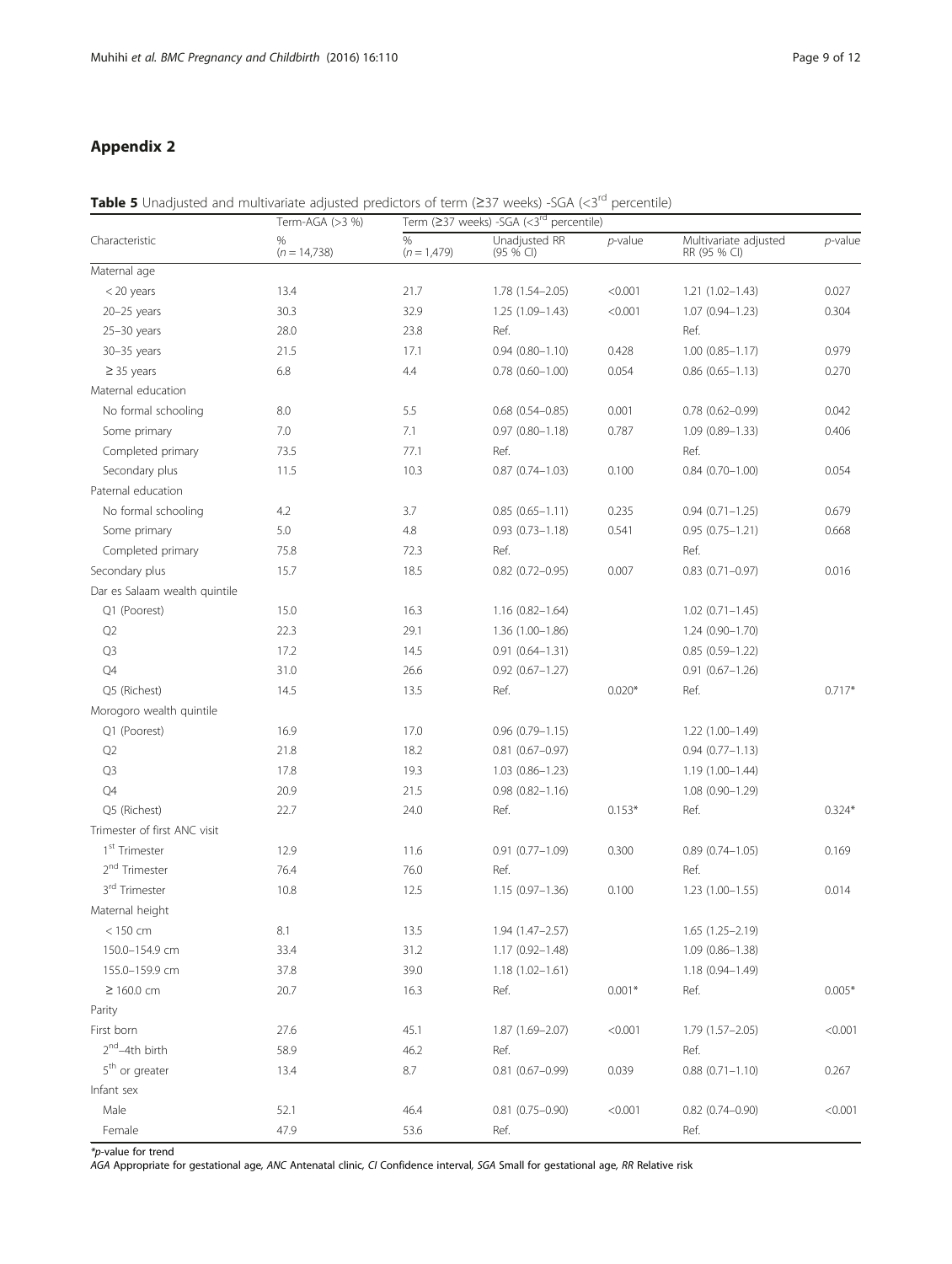# <span id="page-9-0"></span>Appendix 3

|                               | Term-AGA (>10 %)    | Preterm (<34 weeks)-SGA (<10th percentile) |                         |                 |                                    |            |  |  |  |
|-------------------------------|---------------------|--------------------------------------------|-------------------------|-----------------|------------------------------------|------------|--|--|--|
| Characteristic                | %<br>$(n = 15,522)$ | %<br>$(n = 633)$                           | Unadjusted RR (95 % CI) | <i>p</i> -value | Multivariate adjusted RR (95 % CI) | $p$ -value |  |  |  |
| Maternal age                  |                     |                                            |                         |                 |                                    |            |  |  |  |
| $<$ 20 years                  | 13.1                | 19.1                                       | $1.66(1.31 - 2.10)$     | < 0.001         | $1.46(1.11-1.92)$                  | 0.007      |  |  |  |
| $20 - 25$ years               | 30.6                | 35.4                                       | $1.33(1.08 - 1.64)$     | 0.006           | $1.27(1.02 - 1.57)$                | 0.029      |  |  |  |
| $25 - 30$ years               | 28.0                | 24.1                                       | Ref.                    |                 | Ref.                               |            |  |  |  |
| 30-35 years                   | 21.5                | 15.3                                       | $0.84(0.65 - 1.08)$     | 0.174           | $1.00(0.85 - 1.17)$                | 0.979      |  |  |  |
| $\geq$ 35 years               | 6.8                 | 6.1                                        | $1.05(0.74 - 1.50)$     | 0.787           | $0.86(0.65 - 1.13)$                | 0.270      |  |  |  |
| Maternal education            |                     |                                            |                         |                 |                                    |            |  |  |  |
| No formal schooling           | 8.3                 | 8.1                                        | $0.99(0.74 - 1.33)$     | 0.942           | $0.92$ $(0.67 - 1.26)$             | 0.599      |  |  |  |
| Some primary                  | 7.3                 | 6.9                                        | $0.96(0.70 - 1.32)$     | 0.789           | $0.86(0.62 - 1.20)$                | 0.382      |  |  |  |
| Completed primary             | 73.1                | 72.0                                       | Ref.                    |                 | Ref.                               |            |  |  |  |
| Secondary plus                | 13.0                | 11.3                                       | $1.16(0.91 - 1.47)$     | 0.233           | $1.24(0.95 - 1.61)$                | 0.114      |  |  |  |
| Paternal education            |                     |                                            |                         |                 |                                    |            |  |  |  |
| No formal schooling           | 4.6                 | 4.9                                        | $1.06(0.73 - 1.54)$     | 0.774           | $0.96(0.64 - 1.43)$                | 0.838      |  |  |  |
| Some primary                  | 5.1                 | 6.5                                        | $1.26(0.91 - 1.76)$     | 0.161           | $1.15(0.82 - 1.61)$                | 0.430      |  |  |  |
| Completed primary             | 72.3                | 72.0                                       | Ref.                    |                 | Ref.                               |            |  |  |  |
| Secondary plus                | 18.0                | 16.7                                       | $0.94(0.75 - 1.17)$     | 0.565           | $0.94(0.74 - 1.20)$                | 0.626      |  |  |  |
| Dar es Salaam wealth quintile |                     |                                            |                         |                 |                                    |            |  |  |  |
| Q1 (Poorest)                  | 15.1                | 21.9                                       | 1.76 (1.16-2.68)        |                 | $1.73(1.11 - 2.69)$                |            |  |  |  |
| Q2                            | 22.5                | 20.1                                       | $1.11(0.73 - 1.71)$     |                 | $1.07(0.69 - 1.68)$                |            |  |  |  |
| Q3                            | 17.0                | 16.4                                       | $1.20(0.77 - 1.88)$     |                 | $1.15(0.73 - 1.82)$                |            |  |  |  |
| ${\mathbb Q}4$                | 30.7                | 29.9                                       | $1.21(0.81 - 1.81)$     |                 | 1.20 (0.79-1.80)                   |            |  |  |  |
| Q5 (Richest)                  | 14.7                | 11.7                                       | Ref.                    | $0.028*$        | Ref.                               | $0.053*$   |  |  |  |
| Morogoro wealth quintile      |                     |                                            |                         |                 |                                    |            |  |  |  |
| Q1 (Poorest)                  | 17.1                | 27.1                                       | $2.22(1.56 - 3.16)$     |                 | $1.82(1.23 - 2.68)$                |            |  |  |  |
| Q2                            | 22.3                | 21.8                                       | $1.40(0.97 - 2.02)$     |                 | $1.20(0.81 - 1.78)$                |            |  |  |  |
| Q <sub>3</sub>                | 16.7                | 13.6                                       | $1.17(0.77 - 1.76)$     |                 | $1.05(0.69 - 1.62)$                |            |  |  |  |
| Q4                            | 19.9                | 19.6                                       | 1.40 (0.96-2.04)        |                 | $1.24(0.84 - 1.84)$                |            |  |  |  |
| Q5 (Richest)                  | 21.0                | 14.5                                       | Ref.                    | $< 0.001*$      | Ref.                               | $0.006*$   |  |  |  |
| Trimester of first ANC visit  |                     |                                            |                         |                 |                                    |            |  |  |  |
| $1^\text{st}$ Trimester       | 12.7                | 10.7                                       | $0.86$ $(0.65 - 1.14)$  | 0.293           | $0.81(0.61 - 1.08)$                | 0.153      |  |  |  |
| 2 <sup>nd</sup> Trimester     | 76.6                | 76.2                                       | Ref.                    |                 | Ref.                               |            |  |  |  |
| 3rd Trimester                 | 10.7                | 13.0                                       | $1.21(0.93 - 1.57)$     | 0.152           | $1.24(0.96 - 1.61)$                | 0.803      |  |  |  |
| Maternal height               |                     |                                            |                         |                 |                                    |            |  |  |  |
| $< 150$ cm                    | 7.9                 | 12.9                                       | $1.57(1.01 - 2.42)$     |                 | 1.42 (0.92-2.20)                   |            |  |  |  |
| 150.0-154.9 cm                | 33.8                | 34.6                                       | $1.01(0.71 - 1.42)$     |                 | $0.95(0.67 - 1.34)$                |            |  |  |  |
| 155.0-159.9 cm                | 37.9                | 31.7                                       | $0.83$ $(0.58 - 1.17)$  |                 | $0.80(0.56 - 1.13)$                |            |  |  |  |
| $\geq$ 160.0 cm               | 20.5                | 20.8                                       | Ref.                    | $0.099*$        | Ref.                               | $0.613*$   |  |  |  |
| Parity                        |                     |                                            |                         |                 |                                    |            |  |  |  |

| <b>Table 6</b> Unadjusted and multivariate adjusted predictors of preterm (<34 weeks)-SGA (<10 <sup>th</sup> percentile) |  |
|--------------------------------------------------------------------------------------------------------------------------|--|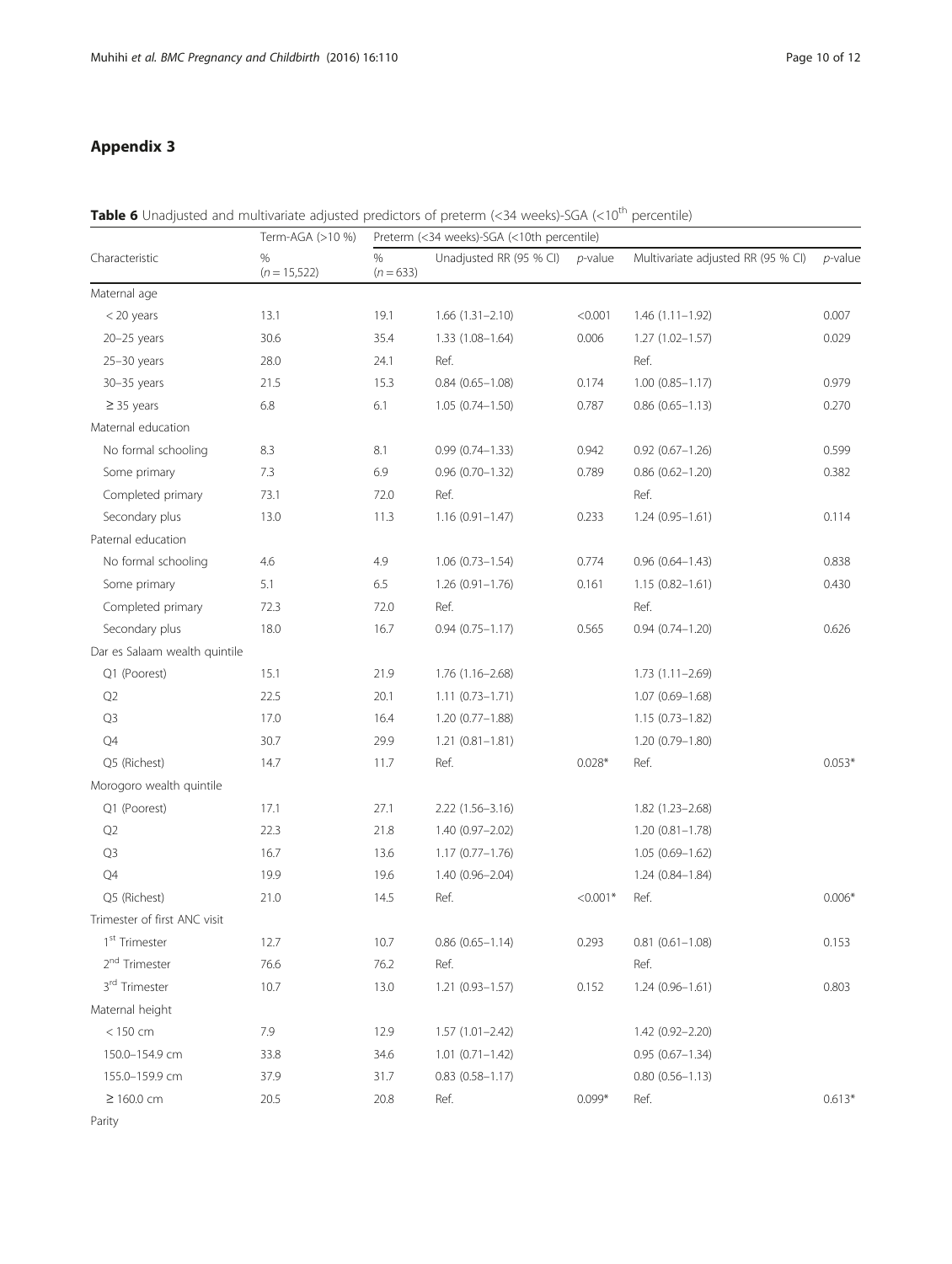| First born                 | 26.9 | 34.6 | $1.36(1.15 - 1.62)$ | < 0.001 | $1.12(0.90 - 1.39)$ | 0.318 |
|----------------------------|------|------|---------------------|---------|---------------------|-------|
| $2nd - 4th$ birth          | 59.2 | 55.1 | Ref.                |         | Ref.                |       |
| 5 <sup>th</sup> or greater | 13.8 | 10.3 | $0.80(0.61 - 1.07)$ | 0.130   | $0.85(0.62 - 1.17)$ | 0.333 |
| Infant sex                 |      |      |                     |         |                     |       |
| Male                       | 51.3 | 52.1 | $1.03(0.89 - 1.21)$ | 0.663   | $1.04(0.90 - 1.22)$ | 0.572 |
| Female                     | 48.8 | 47.9 | Ref.                |         | Ref.                |       |

<span id="page-10-0"></span>Table 6 Unadjusted and multivariate adjusted predictors of preterm (<34 weeks)-SGA (<10<sup>th</sup> percentile) *(Continued)* 

\*p-value for trend

AGA Appropriate for gestational age, ANC Antenatal clinic, CI Confidence interval, SGA Small for gestational age, RR Relative risk

#### Abbreviations

AGA: appropriate-for-gestational age; ANC: antenatal care clinic; HDSS: Health and demographic surveillance system; IUGR: intrauterine fetal growth restriction; LBW: low birthweight; LMICs: low and middle income countries; LMP: last normal menstrual period; PTB: preterm birth; RR: relative risk; SGA: small-for-gestational age; WHO: World health organization.

#### Competing interests

The authors declare that they have no competing interests.

#### Authors' contributions

AM, ERS, HM and WF drafted the article with contributions from all authors. AM, SM, CB, RN, and MB participated in data collection. All authors participated in monitoring field implementation of the primary trial and quality of data. AM, ERS, CRS and GC contributed to statistical analyses. All authors read and approved the final version of the paper.

#### Acknowledgements

We thank the mothers and their newborns for participating voluntarily in this study and the communities where the primary trial was carried out for their support and cooperation. We also thank the administrative authorities of Kinondoni, Ilala and Temeke districts in Dar es Salaam region; Kilombero, Ulanga and Kilosa districts in Morogoro region for their unlimited support. Special thanks to administrative staff of hospitals, health centers and dispensaries where the study was conducted. We acknowledge coordinators, supervisors, research assistants, field supervisors, interviewers and HDSS staff at Ifakara Health Institute for their tireless efforts that made the primary trial successful.

#### Funding

The primary trial was funded through a grant from Bill and Melinda Gates Foundation to the World Health Organization (WHO). Bill and Melinda Gates Foundation did not have any role in the design of study, data collection, analysis and interpretation of the findings as well as in the writing of the manuscript.

#### Author details

<sup>1</sup> Ifakara Health Institute, Kiko Avenue, Mikocheni, Dar es Salaam, Tanzania. <sup>2</sup>Africa Academy for Public Health, CM Plaza Building, Mwai Kibaki Road, Mikocheni, P.O.Box 79810, Dar es Salaam, Tanzania. <sup>3</sup>Department of Global Health and Population, Harvard T. H. Chan School of Public Health, Boston, USA. <sup>4</sup>Department of Nutrition, Harvard T. H. Chan School of Public Health, Boston, USA. <sup>5</sup>Department of Epidemiology, Harvard T. H. Chan School of Public Health, Boston, USA. <sup>6</sup>Department of Medicine, Boston Children's Hospital, Boston, USA.

### Received: 24 June 2015 Accepted: 7 May 2016 Published online: 17 May 2016

#### References

- 1. UNICEF and WHO. Low Birth Weight: Country, Regional and Global Estimates. New York. 2004. [http://www.unicef.org/publications/index\\_24840.](http://www.unicef.org/publications/index_24840.html) [html.](http://www.unicef.org/publications/index_24840.html) Accessed 15 Jun 2015.
- 2. Blencowe H, Cousens S, Oestergaard MZ, Chou D, Moller A-B, Narwal R, et al. National, regional, and worldwide estimates of preterm birth rates in the year 2010 with time trends since 1990 for selected countries: a systematic analysis and implications. Lancet. 2012;379:2162–72.
- 3. Berkowitz GS, Papiernik E. Epidemiology of preterm birth. Epidemiol Rev. 1993;15:414–43.
- 4. Kramer MS. Determinants of low birth weight: methodological assessment and meta-analysis. Bull World Health Organ. 1987;65:663–737.
- 5. Lee ACC, Katz J, Blencowe H, Cousens S, Kozuki N, Vogel JP, et al. National and regional estimates of term and preterm babies born small for gestational age in 138 low-income and middle-income countries in 2010. Lancet Glob Heal. 2013;1:e26–36.
- 6. Katz J, Lee ACC, Kozuki N, Lawn JE, Cousens S, Blencowe H, et al. Mortality risk in preterm and small-for-gestational-age infants in lowincome and middle-income countries: a pooled country analysis. Lancet. 2013;382:417–25.
- 7. Sania A, Spiegelman D, Rich-Edwards J, Okuma J, Kisenge R, Msamanga G, Urassa W, Fawzi WW. The contribution of preterm birth and intrauterine growth restriction to infant mortality in Tanzania. Paediatr Perinat Epidemiol. 2014;28:23–31.
- 8. Blencowe H, Cousens S, Chou D, Oestergaard M, Say L, Moller A-B, Kinney M, Lawn J. Born too soon: the global epidemiology of 15 million preterm births. Reprod Health. 2013;10 Suppl 1:S2.
- 9. Christian P, Lee SE, Angel MD, Adair LS, Arifeen SE, Ashorn P, et al. Risk of childhood undernutrition related to small-for-gestational age and preterm birth in low- and middle-income countries. Int J Epidemiol. 2013;42:1340–55.
- 10. Hernández MI, Mericq V. Metabolic syndrome in children born small-forgestational age. Arq Bras Endocrinol Metabol. 2011;55:583–9.
- 11. Kozuki N, Lee AC, Silveira MF, Victora CG, Adair L, Humphrey J, et al. The associations of birth intervals with small-for-gestational-age, preterm, and neonatal and infant mortality: a meta-analysis. BMC Public Health. 2013;13 Suppl 3:S3.
- 12. Masanja H, Smith ER, Muhihi A, Briegleb C, Mshamu S, Ruben J, et al. Effect of neonatal vitamin A supplementation on mortality in infants in Tanzania (Neovita): a randomised, double-blind, placebo-controlled trial. Lancet. 2014; 385(9975):1324–32.
- 13. Papageorghiou AT, Ohuma EO, Altman DG, Todros T, Cheikh Ismail L, Jaffer YA, Bertino E, Gravett MG, Purwar M, Noble JA, Pang R, Victora CG, Barros FC, Carvalho M, Salomon LJ, Bhutta ZA, Kennedy SH, Villar J. International standards for fetal growth based on serial ultrasound measurements: the Fetal Growth Longitudinal Study of the INTERGROWTH-21<sup>st</sup> Project. Lancet. 2014;384:869–79.
- 14. Kozuki N, Katz J, LeClerq SC, Khatry SK, West KP, Christian P. Risk factors and neonatal/infant mortality risk of small-for-gestational-age and preterm birth in rural Nepal. J Matern Fetal Neonatal Med. 2015;28(9):1019-25.
- 15. Kramer K, Lancaster J. Teen Motherhood in cross-cultural perspective. Ann Hum Biol. 2010;37:613–28.
- 16. Carolan M, Frankowska D. Advanced maternal age and adverse perinatal outcome: a review of the evidence. Midwifery. 2011;27:793–801.
- 17. Yogev Y, Melamed N, Bardin R, Tenenbaum-Gavish K, Ben-Shitrit G, Ben-Haroush A. Pregnancy outcome at extremely advanced maternal age. Am J Obs Gynecol. 2010;203(558e):558e–1–558–e.7.
- 18. Panaretto K, Lee H, Mitchell M, Larkins S, Manessis V, Buettner P, Watson D. Risk factors for preterm, low birth weight and small for gestational age birth in urban Aboriginal and Torres Strait Islander women in Townsville. Aust N Z J Public Health. 2006;30:163–70.
- 19. Rodrigues T, Barros H. Comparison of risk factors for small-for-gestationalage and preterm in a Portuguese cohort of newborns. Matern Child Health J. 2007;11:417–24.
- 20. Van Roosmalen J, Brand R. Maternal height and the outcome of labor in rural Tanzania. Int J Gynaecol Obs. 1992;37:169–77.